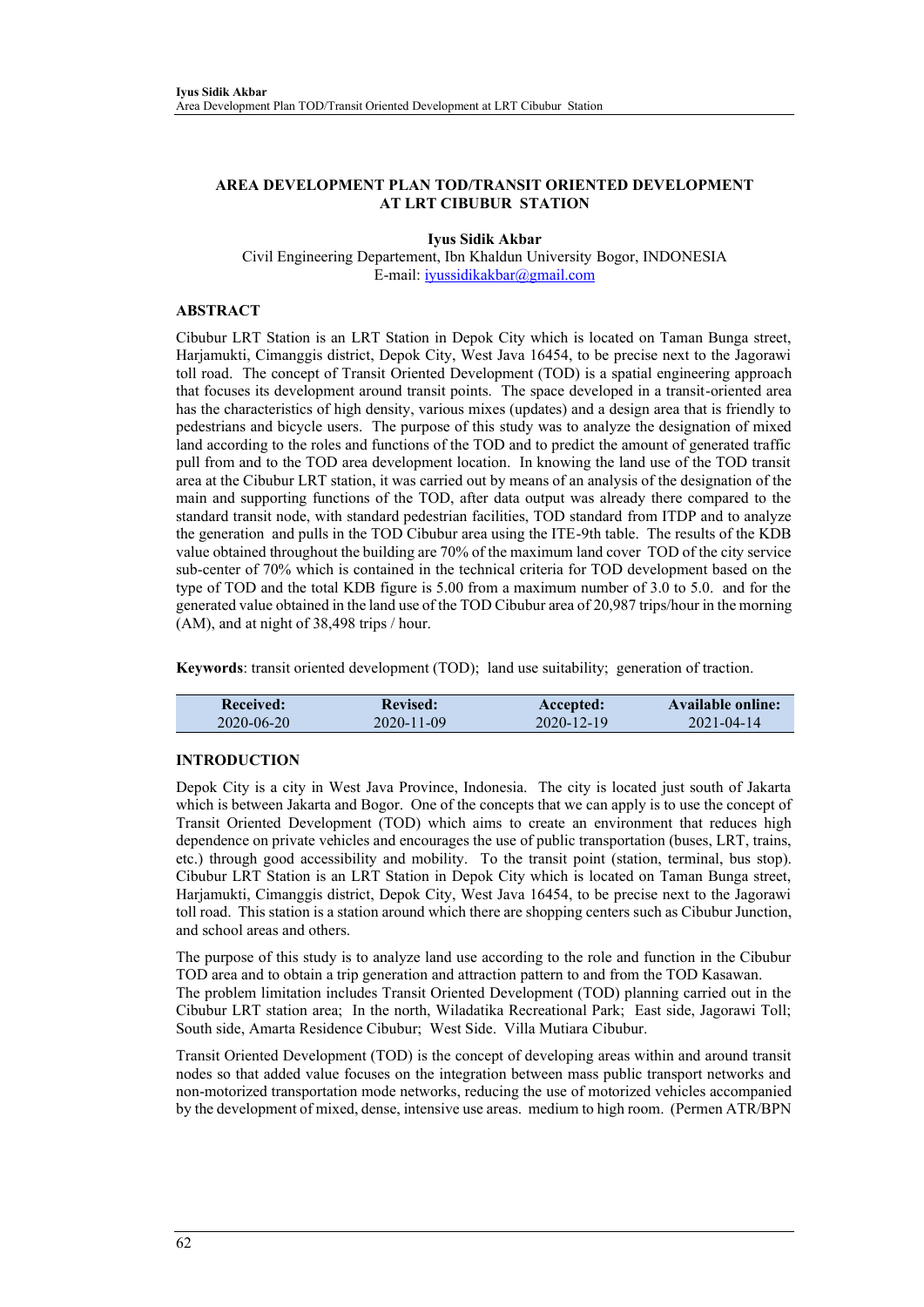No. 16 of 2017). In more detail, the TOD structure and the area around it are divided into the following areas:

- 1. Public Uses
- 2. core commercial area
- 3. residential area
- 4. Secondary area

As a strategic step to achieve the goal of the TOD concept, provide an alternative growth for urban development, urban sub-areas, and the surrounding ecological environment, eight urban design principles were formulated in Transit Oriented Development, quoted from (ITDP, 2017).

- 1. Walk
- 2. Cycle
- 3. Connect
- 4. Transit
- 5. Mix
- 6. Densify
- 7. Compact
- 8. Shift

Potholes and passing vehicles result in road conditions that will age less and less. The planned life of the road is influenced by the quality of the road itself (M.Mubarak, et.al, 2020). Roads that go through heavy bends will be better if planned carefully, according to the ground conditions. Motorized vehicle traffic is also influenced by the density of traffic at that location (Syaiful, L. Akbar, 2015); ( Syaiful, 2015). Heavy traffic will result in vehicles piling up in one lane, resulting in congestion, high traffic jams will result in high vehicle sounds, resulting in noise (S.Syaiful, A.Fadly, 2020); S.Syaiful, S.WMudjanark, 2019); (S.Syaiful, N.Wahid, 2020); (S.Syaiful, Y.Elvira, 2017); (Thamrin, Syaiful, 2016).

## **RESEARCH METHOD**

The research location is located in the Cibubur LRT Station area, Harjamukti Village, Cimanggis District, Depok City. The consideration of choosing this location is because the area will be built with a transient orientation (TOD), so that the area can be used as a research location.



**Figure 1.** Map of research location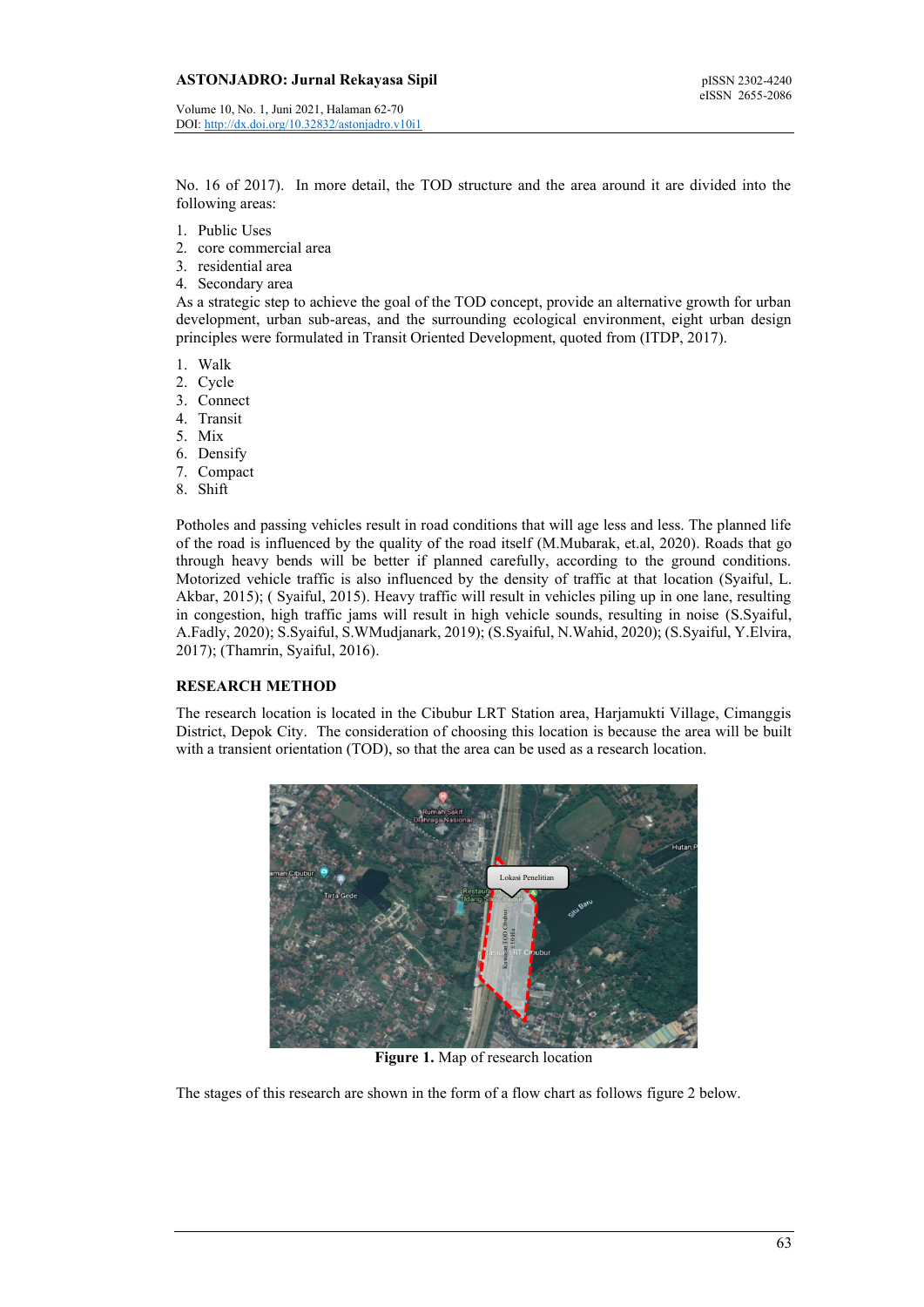

**Figure 2.** Research flow diagram

## **RESULTS AND DISCUSSION**

## **Data Analysis**

he geometric size of the road greatly affects the performance of the road. This depends on the size of the road and the number of vehicles passing through the road. Based on direct observations and measurements that have been made on traffic infrastructure in the form of geometric roads, the geometric results of the roads are shown in Table 1 below.

| Table 1. Geometric road sections |                      |          |                  |  |  |  |  |  |
|----------------------------------|----------------------|----------|------------------|--|--|--|--|--|
|                                  |                      |          | The width of the |  |  |  |  |  |
| N <sub>0</sub>                   | Name road            | Type     | road             |  |  |  |  |  |
|                                  |                      |          | (m)              |  |  |  |  |  |
|                                  | JL. Bunga            | $4/1$ UD | 16               |  |  |  |  |  |
| 2                                | JL. Pusdika          | $4/2$ D  | 14               |  |  |  |  |  |
| 3                                | JL. Cibubur Junction | $5/1$ UD | 15               |  |  |  |  |  |
| 4                                | JL. Buperta          | $6/1$ UD | 24               |  |  |  |  |  |
|                                  | JL. Trans Yogi       | $4/2$ D  | 14               |  |  |  |  |  |
| $(0 \tA \t1 \tB \tA \t1$         |                      |          |                  |  |  |  |  |  |

(Source: Analysis Results)

The results of the capacity survey for each road section are obtained based on the Indonesian Highway Capacity Manual Method (MKJI, 1997).

Furthermore, the calculation of road capacity is shown in Table 2 below.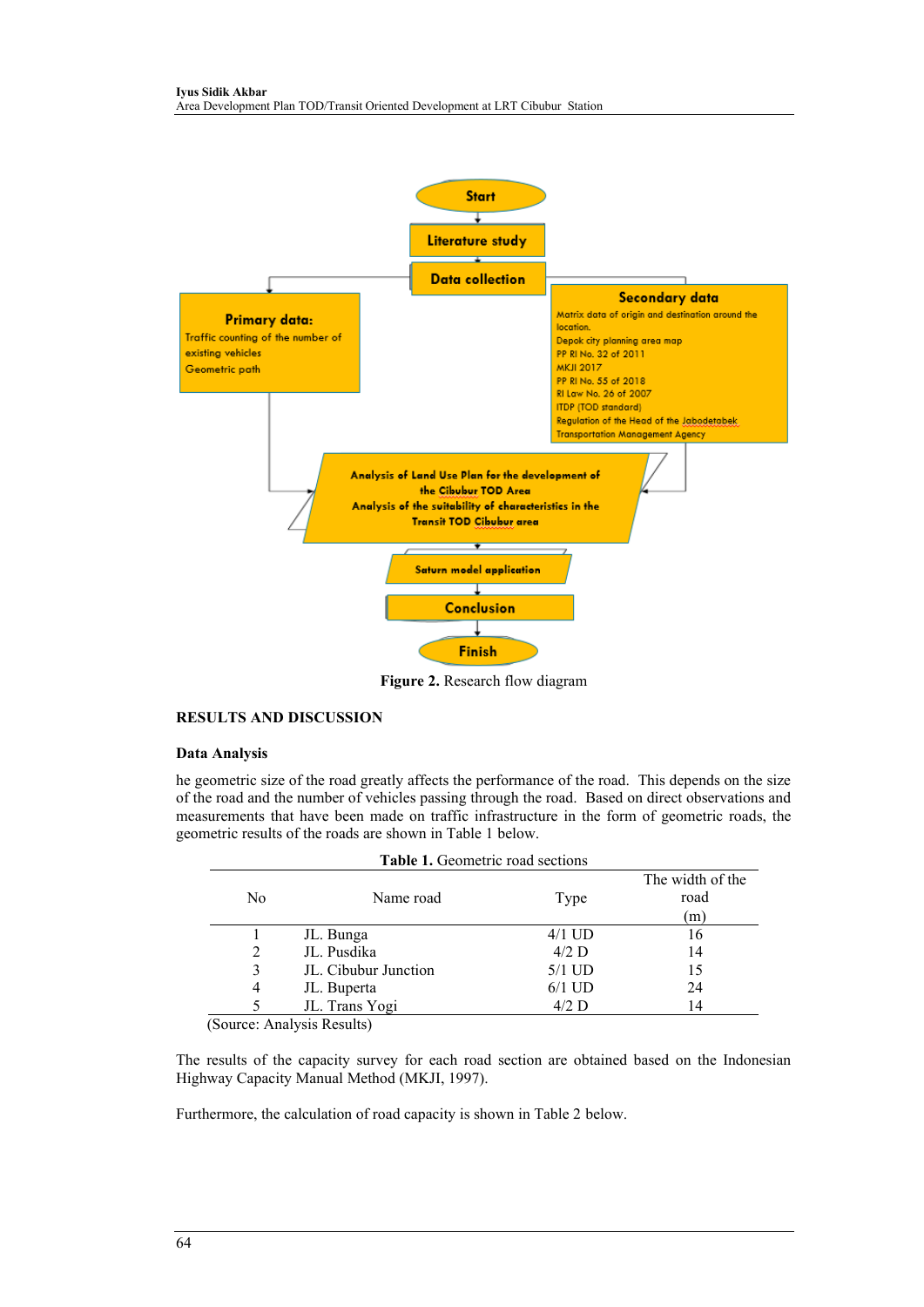#### **ASTONJADRO: Jurnal Rekayasa Sipil** pISSN 2302-4240

Volume 10, No. 1, Juni 2021, Halaman 62-70 DOI:<http://dx.doi.org/10.32832/astonjadro.v10i1>

| <b>Table 2. Road Section Capacity</b> |          |                          |      |             |             |             |          |  |  |
|---------------------------------------|----------|--------------------------|------|-------------|-------------|-------------|----------|--|--|
| Road name                             | Road     | <b>Correction factor</b> |      |             |             |             |          |  |  |
|                                       | type     | C <sub>0</sub>           | FCw  | <b>FCsp</b> | <b>FCsf</b> | <b>FCcs</b> | capacity |  |  |
| JL. Bunga                             | $4/1$ UD | 6.000                    | 1.09 | 1,00        | 0.94        | 1.00        | 6.148    |  |  |
| JL. Pusdika                           | $4/2$ D  | 6.600                    | 1.00 | 1.00        | 0.88        | 1.00        | 5.808    |  |  |
| JL. Cibubur Junction                  | $4/1$ UD | 6.000                    | 1.05 | 1,00        | 0.92        | 1.00        | 5.796    |  |  |
| JL. Buperta                           | $6/1$ UD | 9.000                    | 1.09 | 1,00        | 0.94        | 1,00        | 9.221    |  |  |
| JL. Trans Yogi                        | $4/2$ D  | 6.600                    | 1.00 | 1,00        | 0,92        | 1.00        | 6.072    |  |  |
|                                       |          |                          |      |             |             |             |          |  |  |

**Table 2.** Road Section Capacity

(Source: Analysis Results)

A recapitulation of vehicle volume flows in the Cibubur TOD area is shown in Table 3 below.

| No | Road name                       | Degree of saturation | LOS |
|----|---------------------------------|----------------------|-----|
|    | Jln. Taman Bunga – Jln. Pusdika | 0.25                 |     |
|    | Jalan Kosasiah                  | 0,83                 |     |
|    | Jalan Pabuaran                  | 0,21                 |     |
|    | Jalan Kapten Yusuf              | 0.41                 |     |

**Table 3.** Flow of vehicle volume St. Flower Park - St. Pusdika

(Source: Analysis Results)



**Figure 3.** Vehicle Volume in the Cibubur TOD Area (Source: Analysis Results)

MAT is a two-dimensional matrix that contains information about the amount of movement between zones within a certain area. The row represents the origin zone and the column represents the destination zone, so that each matrix cell represents the magnitude of the movement flow moving from the origin zone I to the destination zone D. The Origin Destination matrix in the study area is shown in Figure 4.



**Figure 4.** The road network for the study location (Source: Saturn program output results)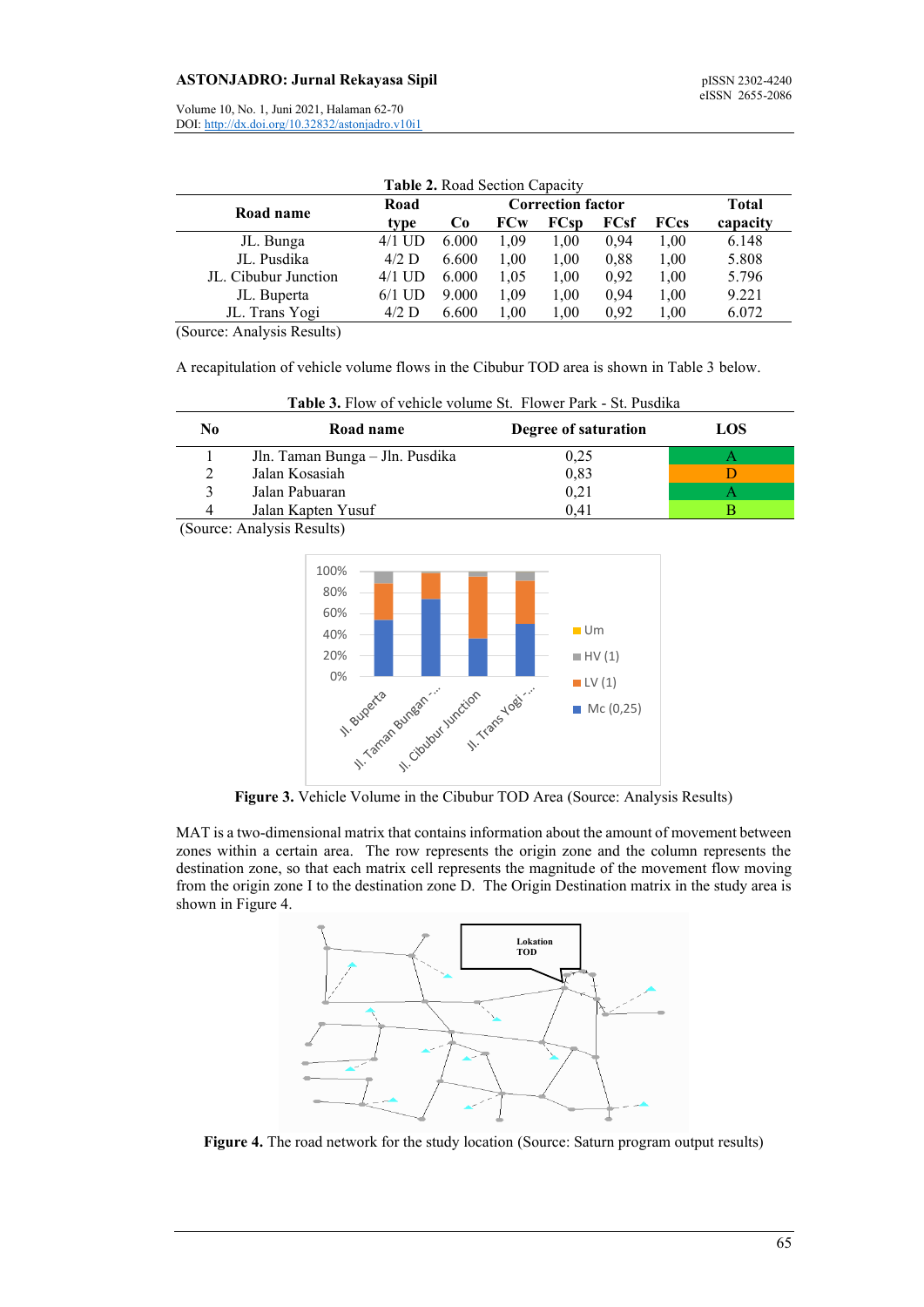|                | <b>Table 4.</b> Origin destination matrix |                             |                      |                |                      |                |                        |                  |                                  |                      |                  |                |              |                        |
|----------------|-------------------------------------------|-----------------------------|----------------------|----------------|----------------------|----------------|------------------------|------------------|----------------------------------|----------------------|------------------|----------------|--------------|------------------------|
| Zone           | Matriks OD                                | $\mathop{\rm Tum}\nolimits$ | Baktijaya            | Cisalak        | Abadijaya            | Sukamaju       | Sukamaju Baru          | Leuwinanggung    | Sukatani                         | Curug                | Cisalak Pasar    | Mekarsari      | Harjamukti   | Total Dd               |
| $\mathbf{1}$   | Tugu                                      | $\boldsymbol{0}$            | 71                   | $\overline{3}$ | $\overline{4}$       | 18             | 683                    | 37               | $\overline{4}$                   | 10                   | 40               | 51             | 55           | 975                    |
| 2              | Baktijaya                                 | 202                         | $\boldsymbol{0}$     | 49             | 30                   | 45             | 1.70<br>$\overline{2}$ | 124              | 8                                | 89                   | 185              | 814            | 185          | 3.43<br>4              |
| 3              | Cisalak                                   | 181                         | 11<br>$\overline{4}$ | $\theta$       | 14                   | 30             | 826                    | 112              | $\mathbf{1}$<br>$\overline{0}$   | 44                   | 123              | 213            | 123          | 1.78<br>8              |
| $\overline{4}$ | Abadijaya                                 | 66                          | 19<br>6              | 8              | $\mathbf{0}$         | 12<br>8        | 4.82<br>8              | 189              | 8                                | 54                   | 152              | 106            | 385          | 6.12<br>$\overline{2}$ |
| 5              | Sukamaju                                  | 88                          | 56                   | 30             | 44                   | $\mathbf{0}$   | 11.9<br>22             | 136              | 8                                | 13<br>$\overline{3}$ | 203              | 356            | 278          | 13.2<br>53             |
| 6              | Sukamaju<br>Baru                          | 35                          | 10<br>6              | 17             | 10                   | 38             | $\mathbf{0}$           | 30               | $\overline{4}$                   | 30                   | 83               | 106            | 152          | 611                    |
| $\overline{7}$ | Leuwinan<br>ggung                         | 42                          | 37                   | 25             | 21                   | 11<br>$\theta$ | 2.24<br>$\theta$       | $\boldsymbol{0}$ | $\overline{c}$<br>$\overline{0}$ | 34                   | 244              | 168            | 614          | 3.55<br>6              |
| $8\,$          | Sukatani                                  | 97                          | 32                   | 17             | 14                   | 30             | 2.80<br>5              | 80               | $\boldsymbol{0}$                 | 42                   | 165              | 155            | 305          | 3.74<br>4              |
| 9              | Curug                                     | 27                          | 44                   | 6              | 7                    | 28             | 789                    | 106              | $\frac{1}{3}$                    | $\boldsymbol{0}$     | 160              | 203            | 117          | 1.49<br>9              |
| 10             | Cisalak<br>Pasar                          | 37                          | 17                   | $\overline{4}$ | 6                    | 28             | 774                    | 76               | 3                                | 30                   | $\boldsymbol{0}$ | 147            | 62           | 1.18<br>3              |
| 11             | Mekarsari                                 | 62                          | 40                   | 11             | 13                   | 89             | 2.46<br>$\theta$       | 96               | 6                                | 95                   | 144              | $\overline{0}$ | 364          | 3.37<br>9              |
| 12             | Harjamukt<br>$\mathbf{1}$                 | 196                         | 37                   | 14             | 40                   | 61             | 3.06<br>7              | 89               | 8                                | 34                   | 97               | 124            | $\mathbf{0}$ | 3.76<br>8              |
|                | <b>Total Oi</b>                           | 1.0<br>33                   | 75<br>$\mathbf{0}$   | 18<br>5        | 20<br>$\overline{2}$ | 60<br>6        | 32.0<br>97             | 1.0<br>74        | 9<br>3                           | 59<br>3              | 1.5<br>96        | 2.4<br>43      | 2.6<br>41    | $\mathbf{1}$           |

**Table 4.** Origin destination matrix

(Source: Analysis Results)

The Desire line or the line of desire to travel in the Cibubur TOD study area uses the origindestination matrix that has been charged and is then modeled on the SATURN application shown in Figure 5 below.



**Figure 5.** Desain line or MAT wish line, year 2020 (Source: Saturn program output results)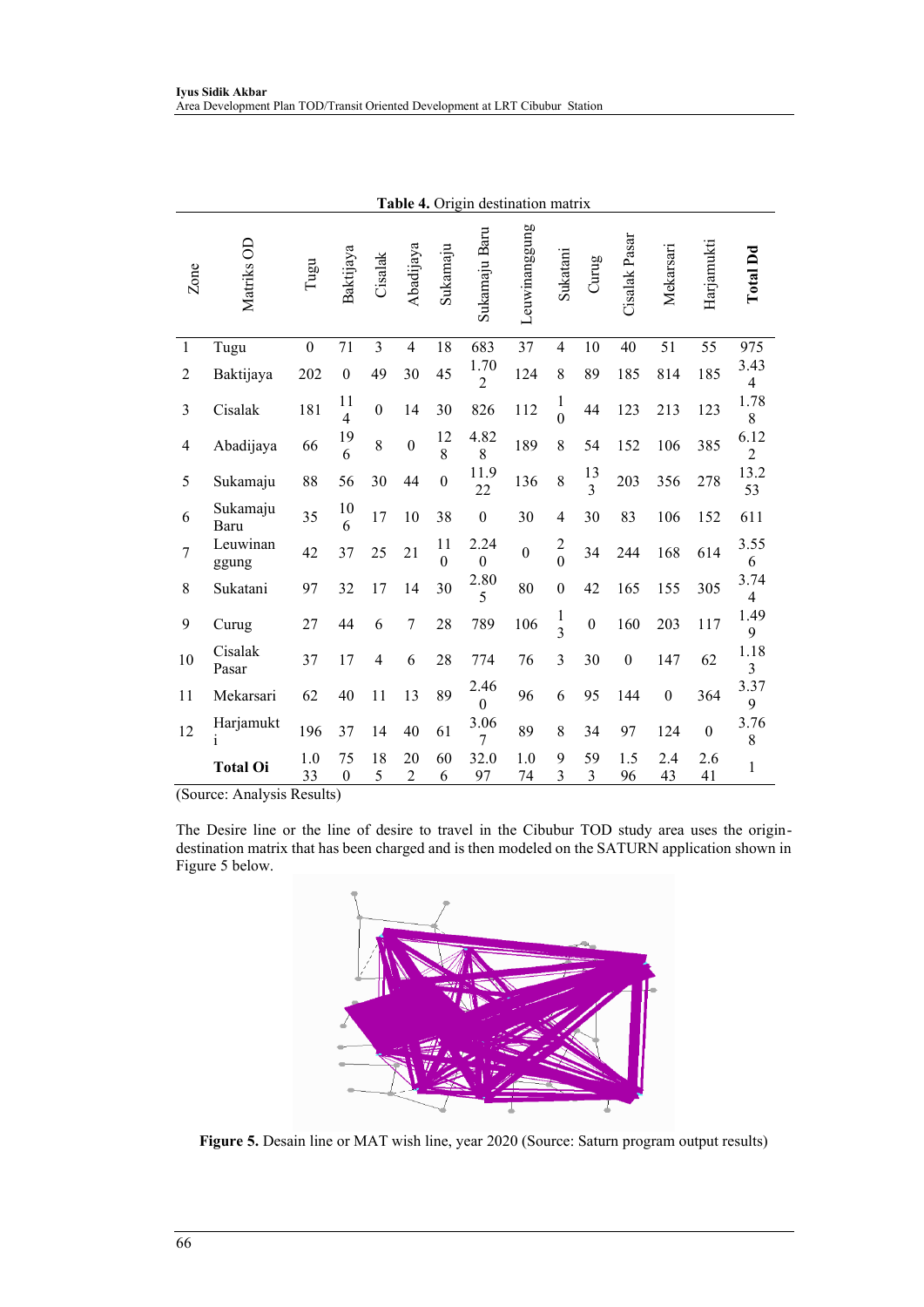# **ASTONJADRO: Jurnal Rekayasa Sipil** pISSN 2302-4240

Volume 10, No. 1, Juni 2021, Halaman 62-70 DOI:<http://dx.doi.org/10.32832/astonjadro.v10i1>

After carrying out the MAT modeling in Saturn, the results of the traffic counting survey data are assigned to all road network models on each road section in the study area, so that the traffic volume on the entire road network studied is known. The results of traffic counting on the road network in the study area are shown in Figure 6 below.



**Figure 6.** The results of the traffic count assignment in the study area (Source: Saturn program output results)

# **Land Use Allocation Analysis**

The component of mixed use designation. This is applied to the Cibubur TOD site where there is a mix of land use between residential land uses such as residential and non-residential such as commercial. Analysis of the site area and floor area with the results of the KDB and KLB percentage figures is shown in the following table 5 below.

| <b>Block</b> | <b>Building Use</b> | Area site<br>(sqm) |     |                  |       |
|--------------|---------------------|--------------------|-----|------------------|-------|
| 1            | Medium Apartment    | 4.950,00           | sqm |                  | 5%    |
| 2            | Medium Apartment    | 4.950,00           | sqm |                  | $5\%$ |
| 3            | Medium Apartment    | 4.950,00           | sqm |                  | $5\%$ |
| 4            | Out Door Footstret  | 3.500              | sqm |                  | $4\%$ |
| 5            | Mosque              | 3.570              | sqm |                  | $4\%$ |
| 6            | Hospital            | 8.500              | sqm |                  | 9%    |
| 7            | School/College      | 5.750              | sqm | 10 <sub>Ha</sub> | 6%    |
| 8            | Hotel               | 8.860              | sqm |                  | 9%    |
| 9<br>10      | Office<br>Office    | 10.390             | sqm |                  | 10%   |
| 11           | Park and Ride       |                    |     |                  |       |
| 12           | Shoping Center      | 12.300             | sqm |                  | 12%   |
| 13           | Retail              | 2.260              | sqm |                  | $2\%$ |
|              | Total               | 69.980             | sqm |                  | 0,70  |

# **Table 5.** Analysis of site area and percentage of KDB

(Source: Analysis Results)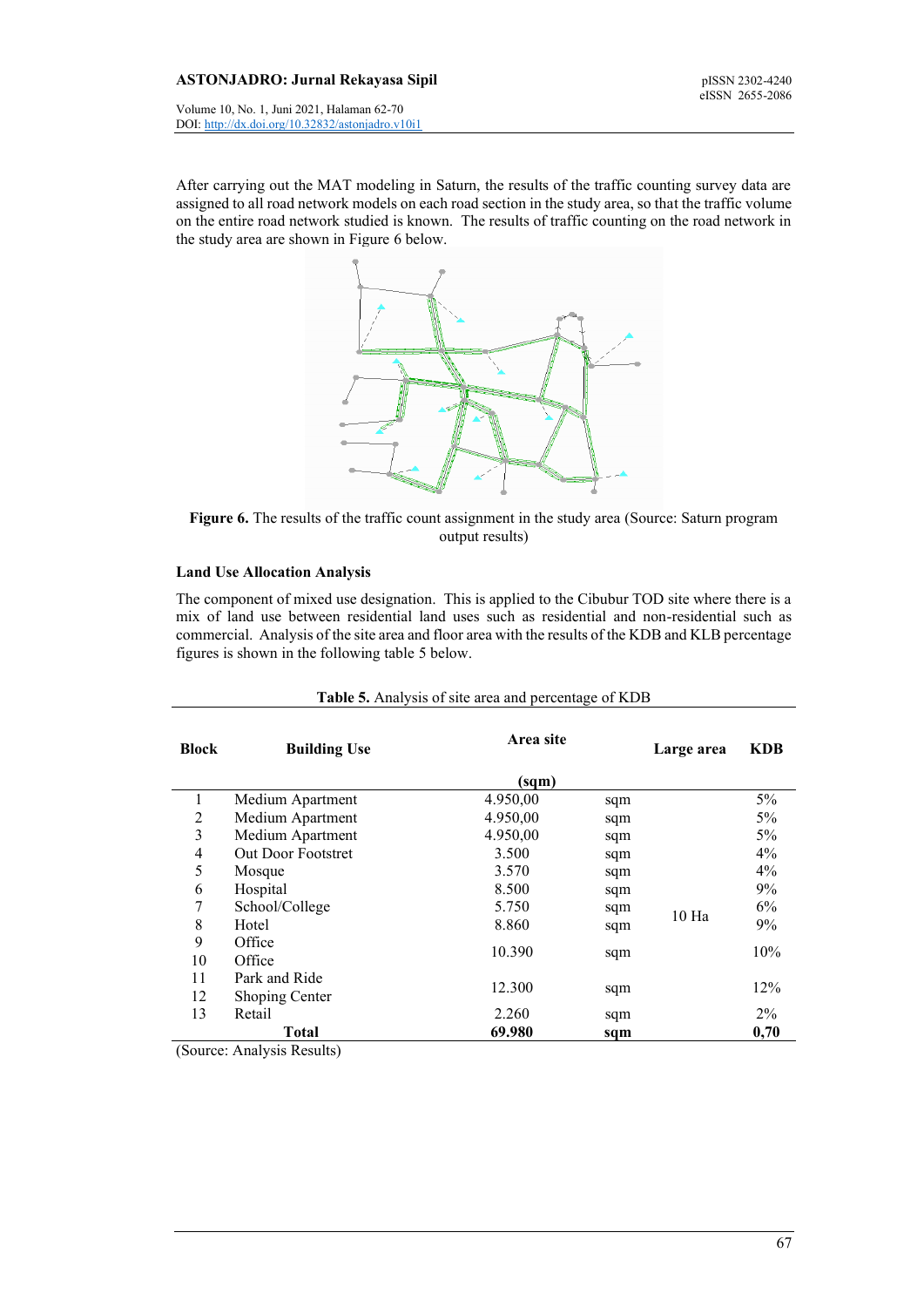|                |                     | Foot print |       |     | <b>Level floor</b> | <b>Table 0.</b> Thin you of floor area and percentage of RED<br><b>GFA</b> |     | Large |            |
|----------------|---------------------|------------|-------|-----|--------------------|----------------------------------------------------------------------------|-----|-------|------------|
| <b>Blok</b>    | <b>Building Use</b> |            | (sqm) |     | (ft)               | (sqm)                                                                      |     | area  | <b>KLB</b> |
| 1              | Medium Apartment    | 3.169,67   | sqm   | 25  | ft                 | 79.241,75                                                                  | sqm |       | 0,79       |
| $\overline{2}$ | Medium Apartment    | 3.169,67   | sqm   | 25  | ft                 | 79.241,75                                                                  | sqm |       | 0,79       |
| 3              | Medium Apartment    | 3.169,67   | sqm   | 25  | ft                 | 79.241,75                                                                  | sqm |       | 0,79       |
| 4              | Out Door Footstret  | 2.185,00   | sqm   | 1   | ft                 | 2.185,00                                                                   | sqm |       | 0,02       |
| 5              | Mosque              | 2.199,00   | sqm   | 1   | ft                 | 2.199,00                                                                   | sqm |       | 0,02       |
| 6              | Hospital            | 6.000,00   | sqm   | 5   | ft                 | 30.000,00                                                                  | sqm |       | 0,30       |
| 7              | School/College      | 4.075,00   | sqm   | 3   | ft                 | 12.225,00                                                                  | sqm |       | 0,12       |
| 8              | Hotel               | 6.582,00   | sqm   | 12  | ft                 | 78.984,00                                                                  | sqm | 10 Ha | 0,79       |
| 9              | Office              |            |       | 15  | ft                 |                                                                            | sqm |       |            |
| 10             | Office              | 107.745    | sqm   | 15  | ft                 | 107.745                                                                    |     |       | 1,08       |
| 11             | Park and Ride       | 25.098     |       | 3   | ft                 | 25.098                                                                     | sqm |       |            |
| 12             | Shoping Center      |            | sqm   | 4   | ft                 |                                                                            |     |       | 0,25       |
| 13             | Retail              | 2.564      | sqm   | 2   | ft                 | 2.564,00                                                                   | sqm |       | 0,03       |
|                | <b>Total</b>        | 165.957    | sqm   | 136 | ft                 | 498.725                                                                    | sqm |       | 5,0        |

**Table 6.** Analysis of floor area and percentage of KLB

(Source: Analysis Results)

|                             |                                       | Table 7. Recapitulation of space utilization intensity<br>Footprint |                           |                                                                           | <b>Building floor</b>          |                     |  |  |
|-----------------------------|---------------------------------------|---------------------------------------------------------------------|---------------------------|---------------------------------------------------------------------------|--------------------------------|---------------------|--|--|
|                             | <b>Space utilization</b><br>intensity | Wide<br><b>KDB</b><br>footprint<br>Total                            |                           | <b>Total floor area</b><br><b>Number</b><br>of floor<br>(m <sup>2</sup> ) |                                | KLB<br><b>Total</b> |  |  |
|                             |                                       |                                                                     | <b>Closed space</b>       |                                                                           |                                |                     |  |  |
|                             | Residensial                           | 32.210                                                              |                           | $5 - 25$                                                                  | 22.091                         |                     |  |  |
| $\mathcal{D}_{\mathcal{L}}$ | Non-Residensial                       | 37.770                                                              | 70%                       | $1 - 15$                                                                  | 25.290                         | 5,0                 |  |  |
|                             | Sub-total                             | 69.980                                                              |                           |                                                                           | 47.381                         |                     |  |  |
|                             |                                       |                                                                     | Open space                |                                                                           |                                |                     |  |  |
|                             | <b>RTH</b>                            | 10000                                                               |                           |                                                                           | Total land area m <sup>2</sup> |                     |  |  |
|                             | Jalan                                 | 20020                                                               | Closed space + Open space |                                                                           |                                |                     |  |  |
|                             | Sub-total                             | 30020                                                               | 10 Ha                     |                                                                           |                                |                     |  |  |

(Source: Analysis Results)

The results of the analysis of space utilization from a land area of 10 hectares which is divided into two areas, namely open areas and closed areas with the total site area for closed areas is 69,980 m², while for the total area of footprint open areas is 30,020 m<sup>2</sup>. The calculation of the basic building coefficient (KDB) and the calculation of the building floor coefficient (KLB) which adjusts the provisions of the technical criteria for the TOD area based on the type of TOD in the framework of compiling the RTRW in which the Cibubur TOD is categorized into Sub-city TOD with a maximum KDB of 70% and KLB 3-5. Then the percentage of KDB obtained for residential and non-residential areas is 70%, while the KLB rate obtained is 5.0 from the analysis. With the percentage results obtained, the KDB and KLB are in accordance with the provisions which do not exceed the numbers specified in the RTRW for Depok City.

#### . **Prediction of TOD Area Generation Calculation Using the Institute Transport Engineers (ITE) Calculation Method**

As for the results. The calculation of the generation in the Cibubur TOD development area (trip/hour) is shown in Table 8 below.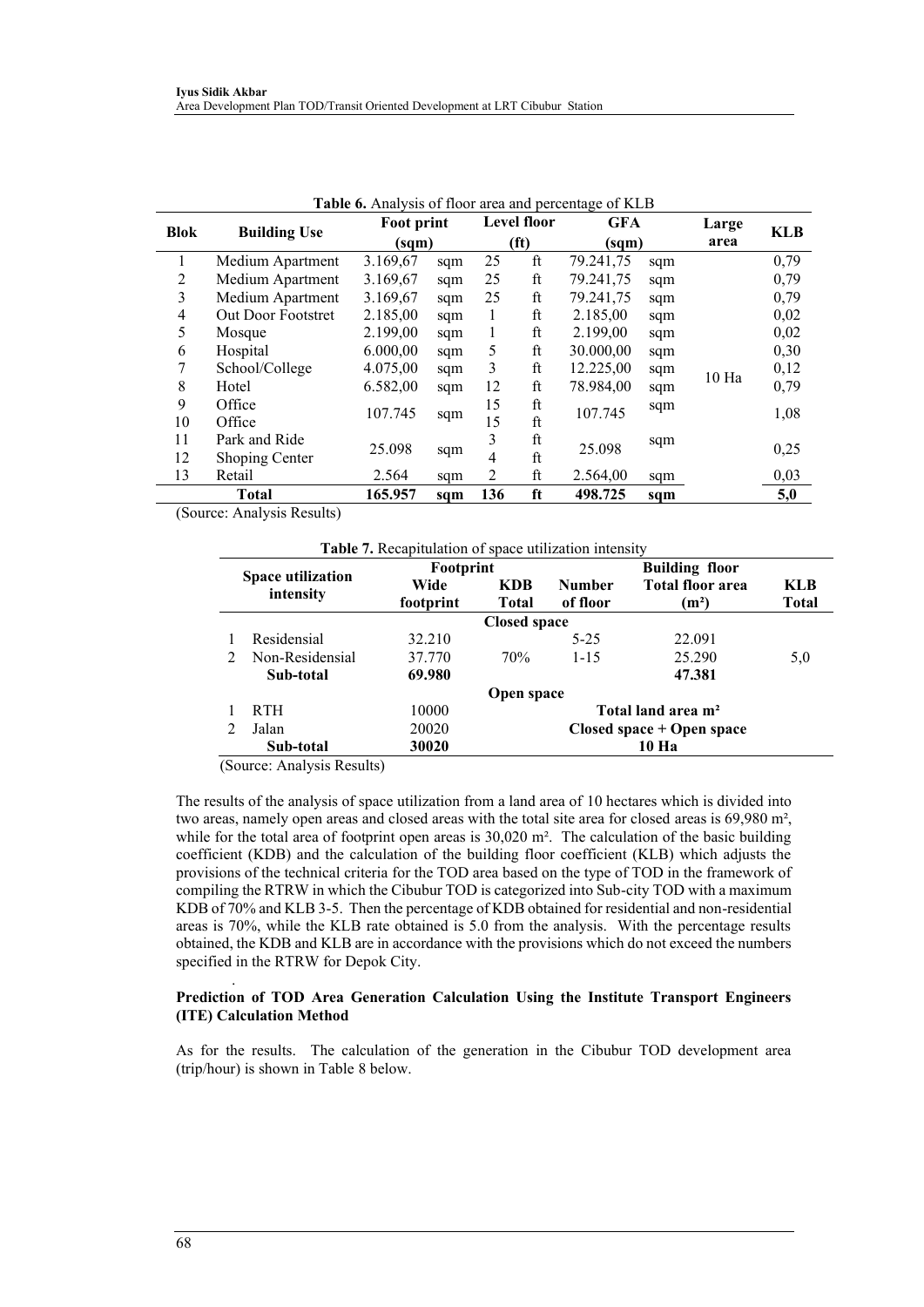## **ASTONJADRO: Jurnal Rekayasa Sipil pISSN 2302-4240** pISSN 2302-4240

Volume 10, No. 1, Juni 2021, Halaman 62-70 DOI:<http://dx.doi.org/10.32832/astonjadro.v10i1>

|    | ITE Generation and Attraction (trip/hour) |        |                    |       |        |        |        |  |  |  |  |  |
|----|-------------------------------------------|--------|--------------------|-------|--------|--------|--------|--|--|--|--|--|
| No | Facilities                                | Total  | in                 | out   | Total  | in     | out    |  |  |  |  |  |
|    |                                           |        | AM                 |       |        | PM     |        |  |  |  |  |  |
|    | <b>Commercial</b>                         |        |                    |       |        |        |        |  |  |  |  |  |
|    | Park and Ride                             | 7.810  | 6.170              | 1.640 | 6.820  | 1.705  | 5.115  |  |  |  |  |  |
| 2  | Shoping Canter                            | 3.360  | 2.083              | 1.277 | 12.985 | 6.233  | 6.752  |  |  |  |  |  |
| 3  | Variete Store                             | 762    |                    |       | 1.364  |        |        |  |  |  |  |  |
| 4  | Mosque                                    | 1.630  |                    |       | 11.020 | 7.383  | 3.637  |  |  |  |  |  |
| 5  | School                                    | 1.836  | 1.304              | 532   | 582    | 314    | 268    |  |  |  |  |  |
| 6  | Office                                    | 3.588  | 3.157              | 431   | 3.427  | 583    | 2.844  |  |  |  |  |  |
| 7  | <b>Outdoor Footstreet</b>                 | 0,149  | 0,085              | 0,064 | 0,198  | 0,089  | 0,109  |  |  |  |  |  |
|    | Total                                     | 18.986 | 12.714             | 3.880 | 36.198 | 16.218 | 18.616 |  |  |  |  |  |
|    |                                           |        | <b>Residential</b> |       |        |        |        |  |  |  |  |  |
| 8  | <b>Apartment Medium</b>                   | 1.058  | 222                | 836   | 1.334  | 867    | 467    |  |  |  |  |  |
| 9  | Hotel                                     | 278    | 164                | 114   | 315    | 161    | 154    |  |  |  |  |  |
| 10 | Hospital                                  | 665    | 419                | 246   | 651    | 247    | 404    |  |  |  |  |  |
|    | Total                                     | 2.001  | 805                | 1.196 | 2.300  | 1.275  | 1.025  |  |  |  |  |  |
|    | Total amount                              | 20.987 | 13.519             | 5.076 | 38.498 | 17.493 | 19.641 |  |  |  |  |  |
|    | $\sigma$ A set less to December           |        |                    |       |        |        |        |  |  |  |  |  |

**Table 8.** Calculation of Generation of TOD Cibubur Area (trip/hour)

(Source: Analysis Results)

Based on the table above, it is found that the generated number of land use movements in Kasawan TOD Cibubur generated is 20,987 trips/hour (AM) in the morning and for the evening (PM) is 38,498 trips/hour.

#### **CONCLUSION**

The results of the KDB value obtained throughout the building are 70% of the maximum land cover TOD of the city service sub-center of 70% which is contained in the technical criteria for TOD development based on the type of TOD and the total KDB figure is 5.00 from a maximum number of 3.0 to 5.0, and for the generated value obtained in the land use of the TOD Cibubur area of 20,987 trips/hour in the morning (AM), and at night of 38,498 trips/hour.

# **REFERENCE**

Calthorpe, P. (1993) '"The Next American Metropolis" From The Next American Metropolis: Ecology, Community, And The American Dream (1993)', In The Sustainable Urban Development Reader, Third Edition, Pp. 119–129.

Dinas Tata Kota (2010) 'Pedoman Detail Teknis Ketata Kotaan Tentang Bangunan Tipe Tunggal. (Indonesian).

Gubernur Provinsi Daerah Khusus Ibu Kota Jakarta (2019) 'Peraturan Gubernur Daerah Khusus Ibu Kota Jakarta Nomor 135 Tahun 2019 Tentang Pedoman Tata. (Indonesian).

Hendarsin, S. L. (2000) 'Perencanaan Teknik Jalan Raya', Buku, P. 377. (Indonesian).

ITDP (2017) 'TOD Standard', Institute For Transportation And Policy Development, P. 120. Available At: Www.ITDP.Org.

Kemenhub (2011) 'PP No 32 Tahun 2011 Tentang Manajemen Dan Rekayasa, Analisis Dampak, Serta Manajemen Kebutuhan Lalu Lintas', Pp. 1–58. Doi: 10.1017/CBO9781107415324.004. (Indonesian).

M Mubarak, R Rulhendri, S Syaiful, 2020. Perencanaan Peningkatan Perkerasan Jalan Beton Pada Ruas Jalan Babakan Tengah Kabupaten Bogor, ASTONJADRO: JURNAL REKAYASA SIPIL 9 (1), 1-13. (Indonesian). [http://ejournal.uika](http://ejournal.uika-bogor.ac.id/index.php/ASTONJADRO/article/view/2694)[bogor.ac.id/index.php/ASTONJADRO/article/view/2694](http://ejournal.uika-bogor.ac.id/index.php/ASTONJADRO/article/view/2694)

MKJI (2017) Manual Kapasitas Jalan Indonesia. 2017th Edn. Jakarta: Kementerian Pekerjaan Umum. (Indonesian).